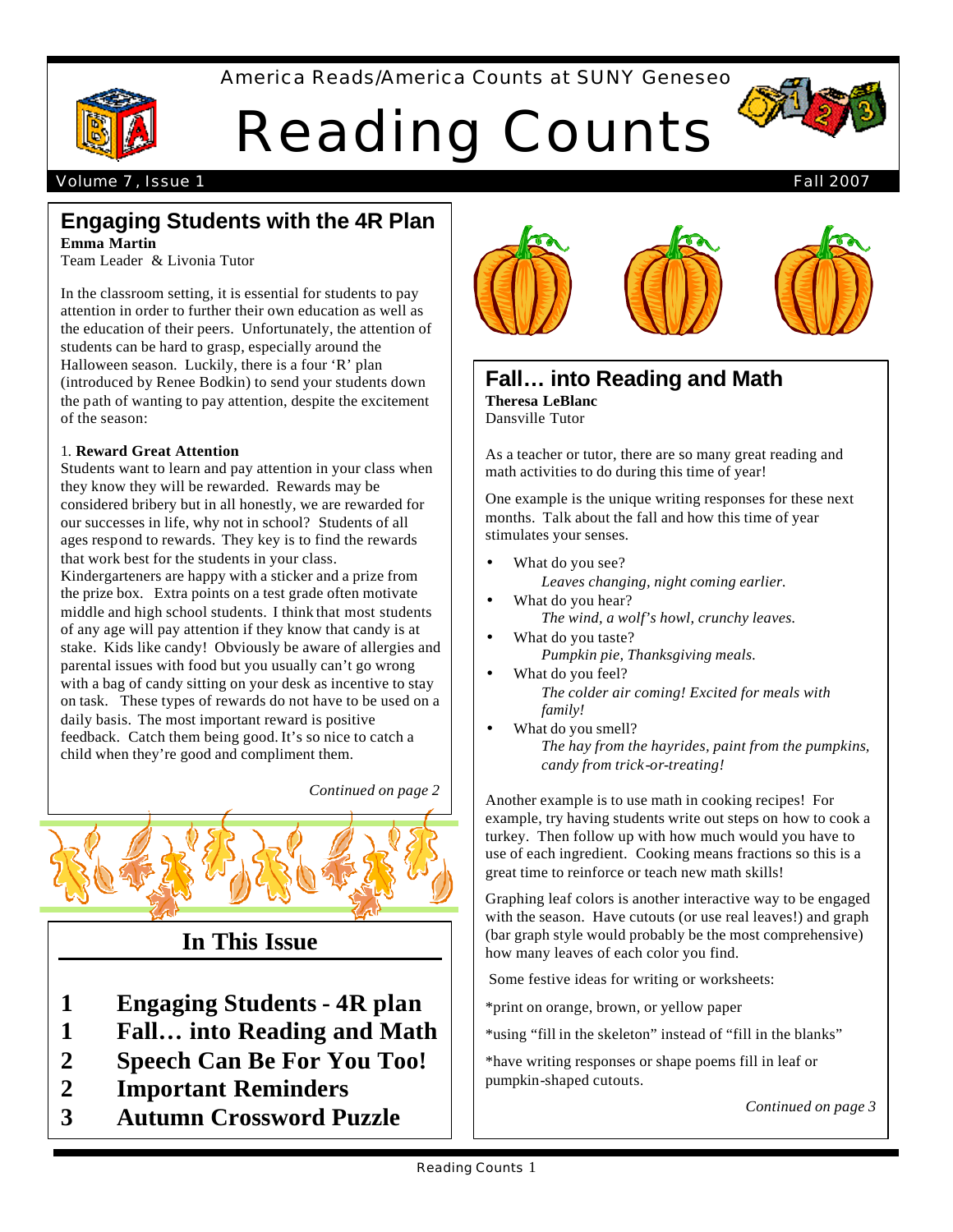# **Engaging Students with the 4R Plan**

*Continued from page 1*

### 2. **Relevant Information – Related to Life**

This may seem like a "no-brainer" but make sure students see the relevance of the information being taught. Make sure they realize that 99% of what they are going to learn in school is important and related to their lives. Younger children need to know that learning reading and writing each day will improve their skills and will make them better readers and writers when they grow up. This makes what they are learning relevant and will make them want to pay attention.

### 3. **Remove Distractions**

Students have a difficult time paying attention when there are numerous distractions. Remove potential distractions and the chances of students wanting to pay attention will increase. Distractions could be on the kids' desks, out the window or door. Other adults in the classroom talking quietly or on the phone could also be a distraction to students. Even a pencil or extra paper could pose as a distraction to a student. Teachers need to anticipate what could be a distraction in their class. Then they need to do what they can to remove these distractions.

### 4. **Really Fun**

Don't just make class fun, make it really fun! Your enthusiasm is contagious. If you are enthusiastic about learning then they will be too. It's hard *not* to pay attention when the teacher is full of life and energy. Use your voice to keep their attention. Speak very softly then change to an exuberant voice. This holds a student's attention and keeps them on task. If you are excited about a topic then it will rub off on the students. They'll be excited! If your class is "Really Fun" then the students will want to pay attention.





# **Speech Can Be For You Too!**

**Gail Brooker** Mt. Morris Tutor

Whether working on a math problem or reading a story, the students we work with are always talking. While you are listening, you may pick up on words that they do not pronounce correctly or you may notice that they have trouble sounding out words. Even though it is the job of the speech therapist to address their specific needs, there are a few easy things you can do to help them improve:

**Provide a model:** If the student mispronounces a word, repeat the word back to them correctly. This provides them with more opportunities to hear the correct form of the word. You'll be surprised at the number of students who will say the word again correctly!

**Sound it out:** If the student is trying to say an unfamiliar word, first let them attempt. Then, point to each part of the word as you sound it out. Next, let the student try to blend the sounds together. If they are unsuccessful, make sure you sound it out again and blend it together correctly.

**Encourage them:** Reading is hard! It's important to always let the student know that it's okay if they do not sound out a word correctly. The main thing is that they are trying, and by trying they are learning. If a student is really frustrated you may want to provide an example from your own childhood. This shows the student that they aren't alone and that you were just like them.

There is one important point to remember when using these strategies: **Do not interrupt the student so often that it interrupts the flow of reading or comprehension.** We do not want to frustrate our students even more by stopping them after every couple of words. Use your discretion and take cues from their body language and facial expressions. Enjoy your time with the students and realize that simple strategies like these can make a world of difference!

# Reminders

- Final Activity Circle of the semester will be held Tuesday, November 13 at 9:00 am in the Union room 324.
- The Final Reflection Dinner for the fall 2007 tutors will be held Wednesday, December 5 at 6:00 pm in the Union room 322/323. We look forward to seeing you there!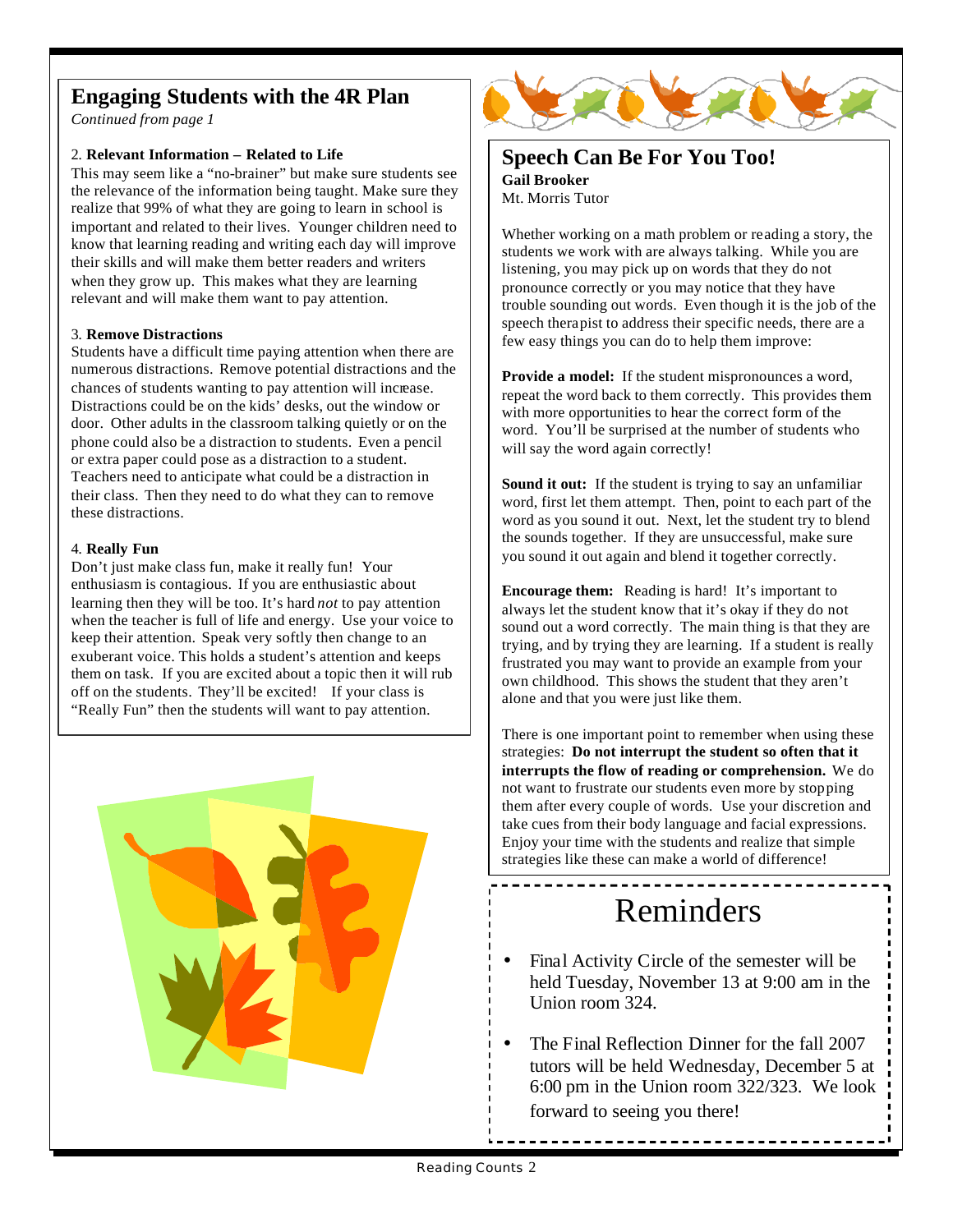# **Fall into Reading and Math**

*Continued from page 1*

## Great Fall Literature:

For Grades K-2 \*Alligator Arrived with Apples: A Potluck Alphabet, by Crescent Dragonwagon \*Autumn: An Alphabet Acrostic, by Steven Schnur \*How Do You Know It's Fall? by Allen Fowler

For Grades 3-4 \*The Fall of Freddie the Leaf: A Story of Life for All Ages, Leo F. Buscaglia \*The Stranger, by Chris Van Allsburg \*Pumpkin Fiesta, Caryn Yacowitz

> For Grades 5 and Up \*The Witches, Roald Dahl

8. The third season of the year

11. Scares birds from cornfields

9. Another name for Autumn

12. To reap or gather

9

12

# Important Contact Info

**Andrea DiGiorgio, Coordinator** (585) 245-5734 digiorgi@geneseo.edu

**Emma Martin, Team Leader** Livonia, Dansville, and Avon ekm2@geneseo.edu

**Rachel Dungan, Team Leader** Mt. Morris and Geneseo rrd1@geneseo.edu

**Website** http://ses.geneseo.edu/read.php



- 4. Keeps the doctor away
- 6. Red and yellow makes this color
- 10. Used to gather fallen leaves

Newsletter created by Emma Martin and Rachel Dungan